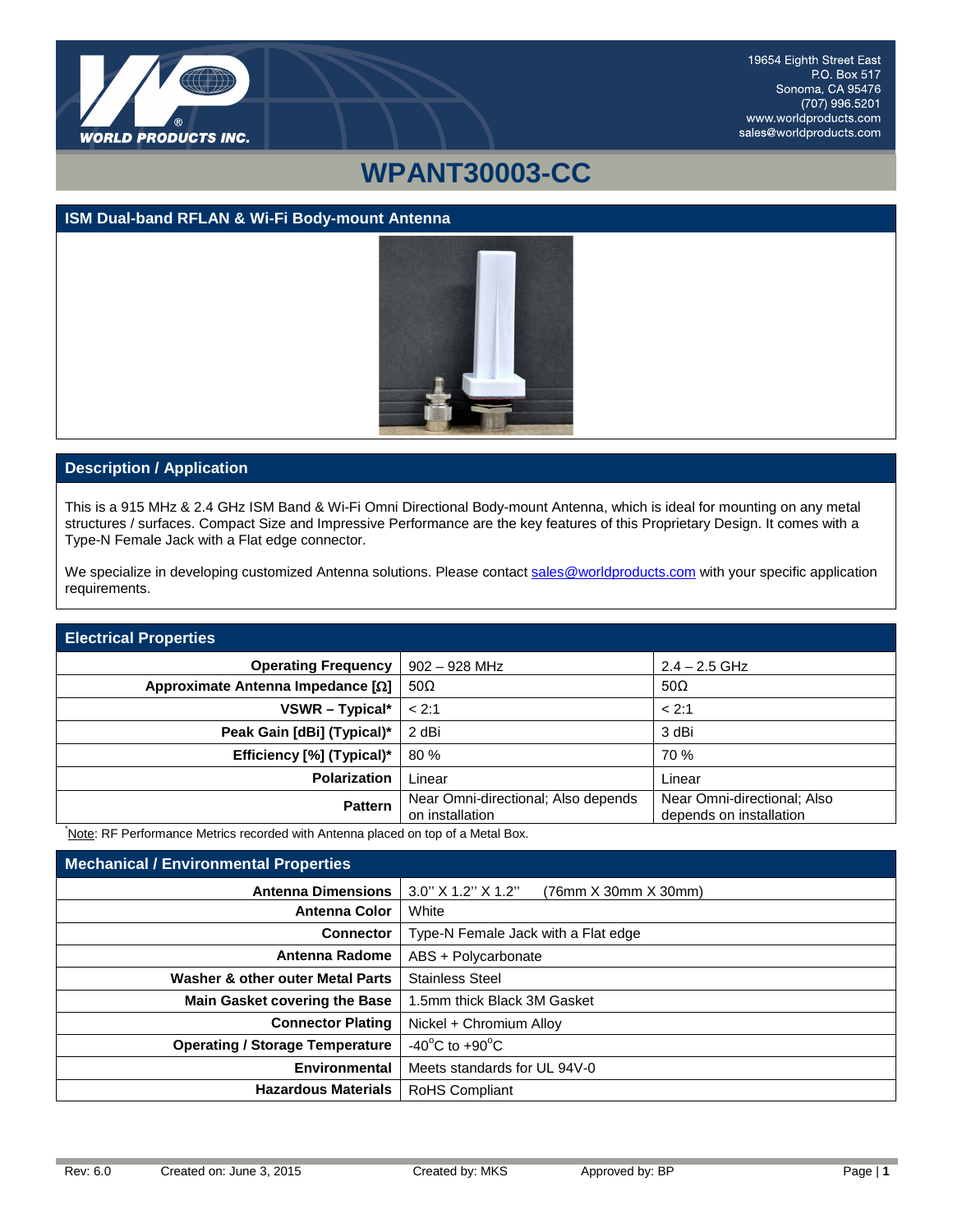

19654 Eighth Street East P.O. Box 517<br>Sonoma, CA 95476  $(707)$  996.5201 www.worldproducts.com sales@worldproducts.com

## **Pictures of the Antenna (antenna itself and as mounted on top of a Metal Box)**

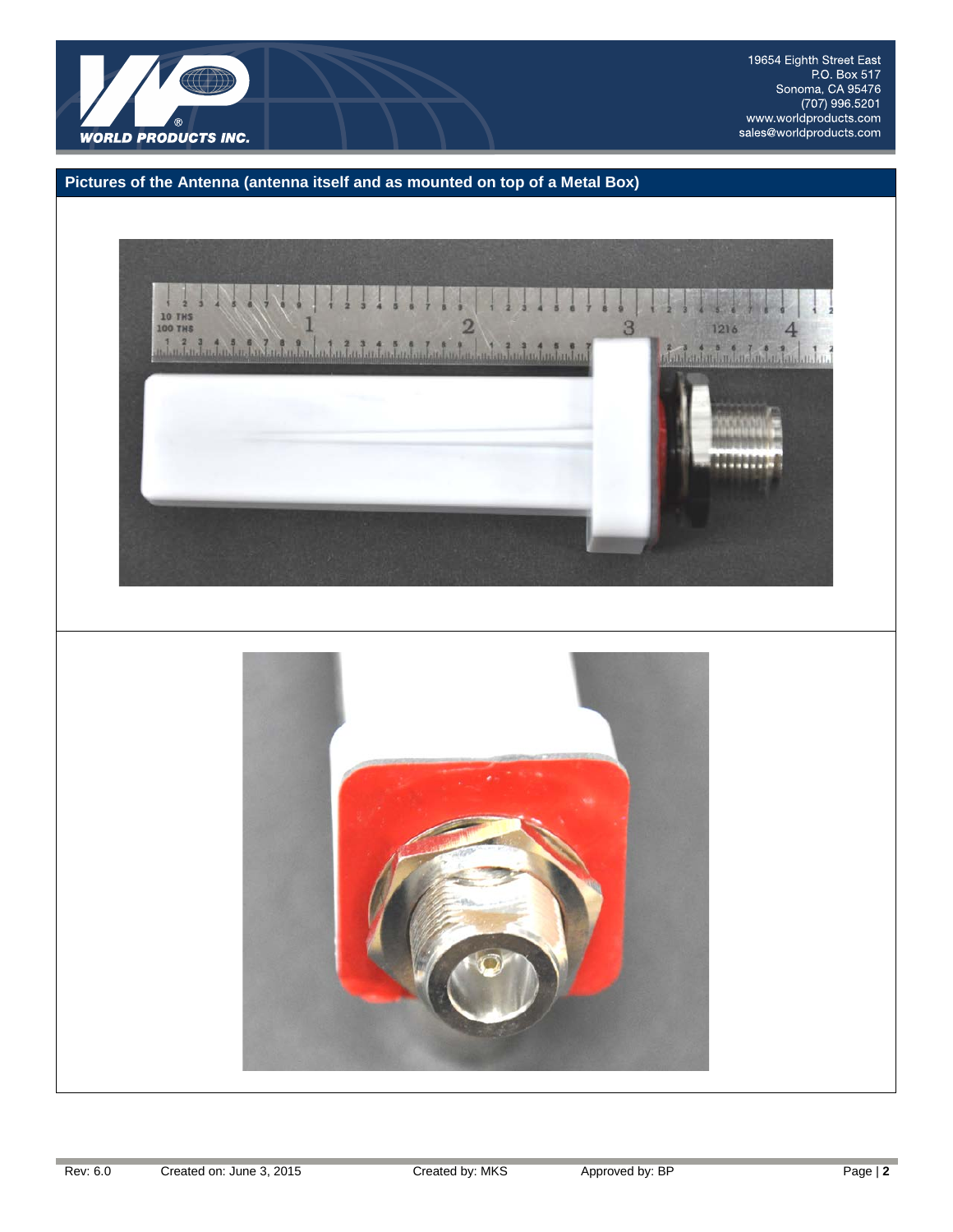